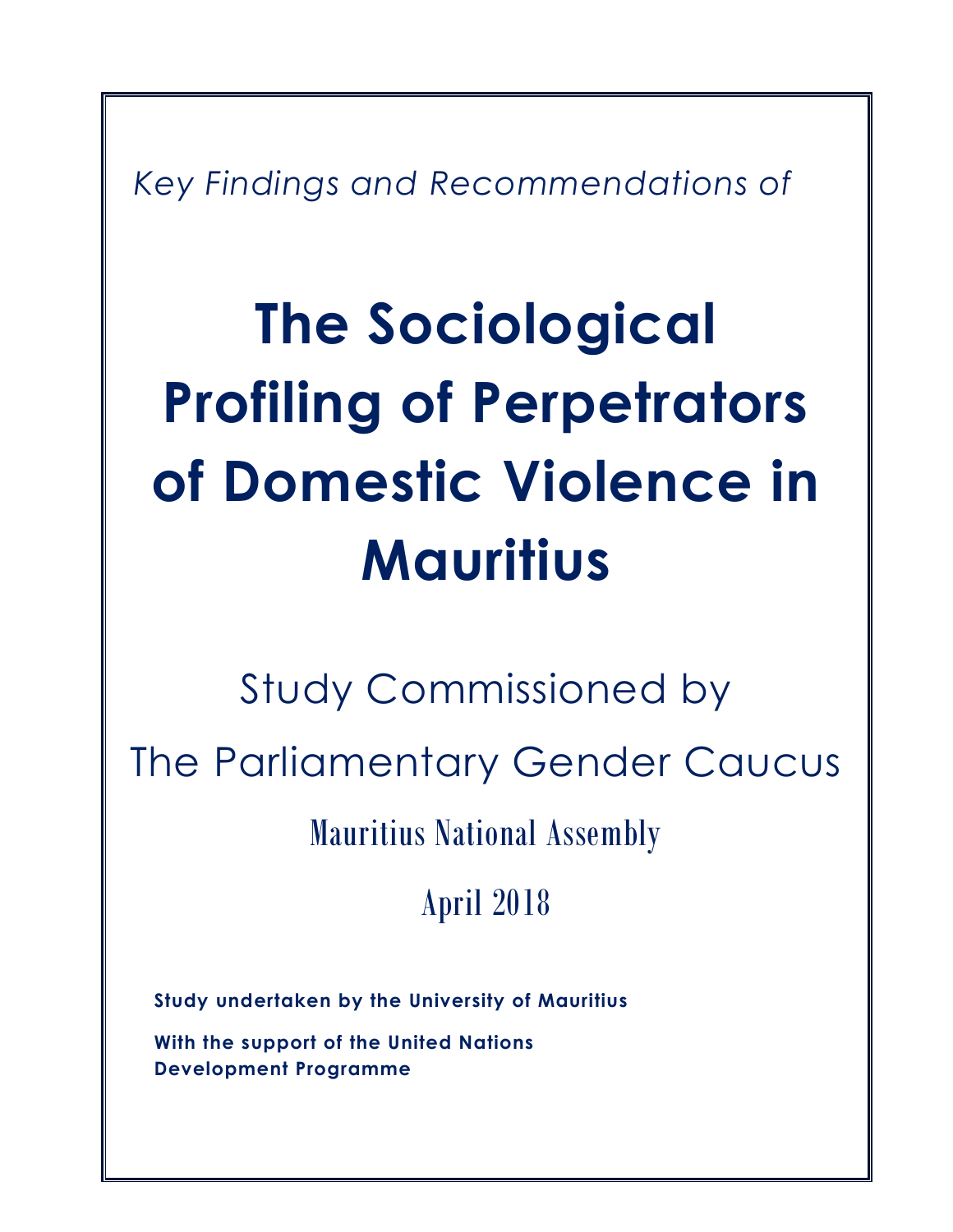# *Background*

At its meeting held on 24 November 2017, the Parliamentary Gender Caucus, agreed that a Study be commissioned on the "Sociological Profiling of Perpetrators of Domestic Violence" in Mauritius.

The aim of the study is to provide a sociological analysis of the characteristics of perpetrators who use violence in their intimate partner relationships in Mauritius. Retracing the evolution of perpetrators, the study further identifies the risk factors and triggers of domestic violence from their childhood to adulthood; and provides recommendations for the support and rehabilitation of perpetrators and support to victims; and addressing the broader socio-economic and cultural context that supports this behaviour.

The study was led by a team of researchers from the University of Mauritius. The study was undertaken by Mr. I. Koodoruth, Senior Lecturer in Sociology and Mr. R. Sultan, Senior Lecturer in Economics. The Study was carried out in collaboration with the Commissioner of Police, the Woman Police Inspector at the Police Family Protection Unit and Officers of the Family Welfare and Protection Unit at the Ministry of Gender Equality, Child Development and Family Welfare.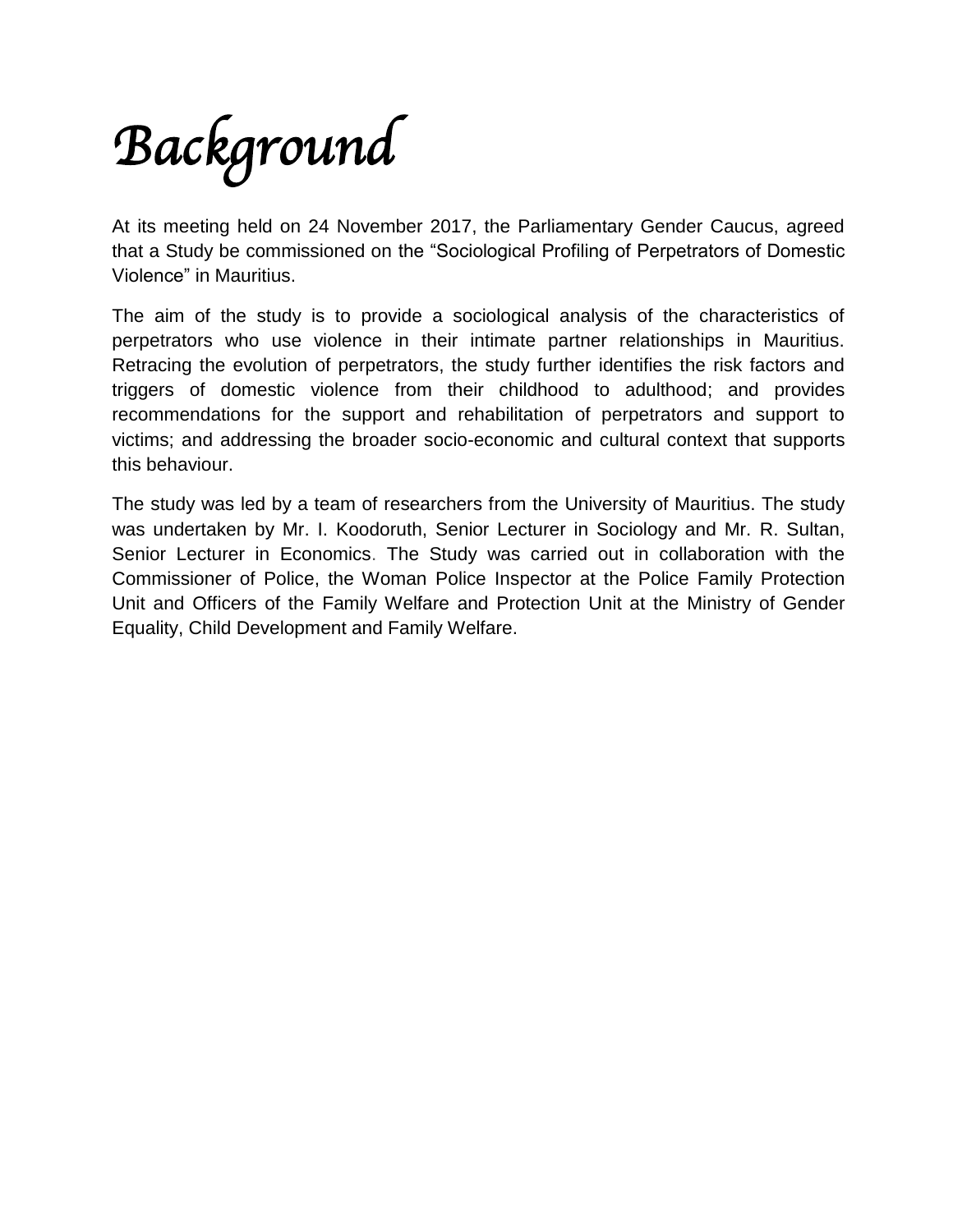## *Aim*

 $\overline{\phantom{a}}$ 

This study analyses the socio-demographic as well as psycho-social risk markers for domestic violence by perpetrators from their childhood to their adulthood. It further identifies factors that increase women's risk of becoming or remaining victims of domestic violence. Finally, it provides recommendations to address the root causes of domestic violence and the broader socio-economic and cultural context that underpins violence in the couple. Given that statistics reveal that domestic violence is largely perpetrated by males in Mauritius, the study accordingly focuses on this particular segment of the population.

# *Methodology*

In order to identify the characteristics of male perpetrators of domestic violence, a comparison between three groups of respondents was carried out. The respondents in all three groups were selected using a random sampling method. Altogether, a total of 250 respondents were interviewed. The three groups are as follows:

(i) the first group comprises those who have been identified as perpetrators.

This group has been referred to as the **reported male perpetrators group** which includes 50 perpetrators who have been involved in police cases and/or have been reported to the Police Family Protection Unit (PFPU) and the Family Support Bureau (FSB). Respondents were asked to report at the FSB and the PFPU on a random basis and those who agreed to participate in the study were interviewed;

(ii) the second group concerns those who perpetrate domestic violence but have not been identified as such by any institution.

They are identified as the **non-reported male perpetrators group** which includes 145 respondents; and

(iii) the third group is constituted of those men who do not perpetrate domestic violence.

They are called the **control group**. Fifty-five respondents in a couple relationship with no problem of domestic violence have been interviewed.

Additionally, data was also retrieved from the Domestic Violence Information System<sup>1</sup> (DOVIS) and thirty-five cases were analysed to provide qualitative data for the purpose of the study.

 $1$  The DOVIS is a web-based computer system for registration of reported cases of domestic violence under the Ministry of Gender Equality, Child Development and Family Welfare. The system allows for data harmonisation, easier record keeping and faster retrieval of information on domestic violence issues.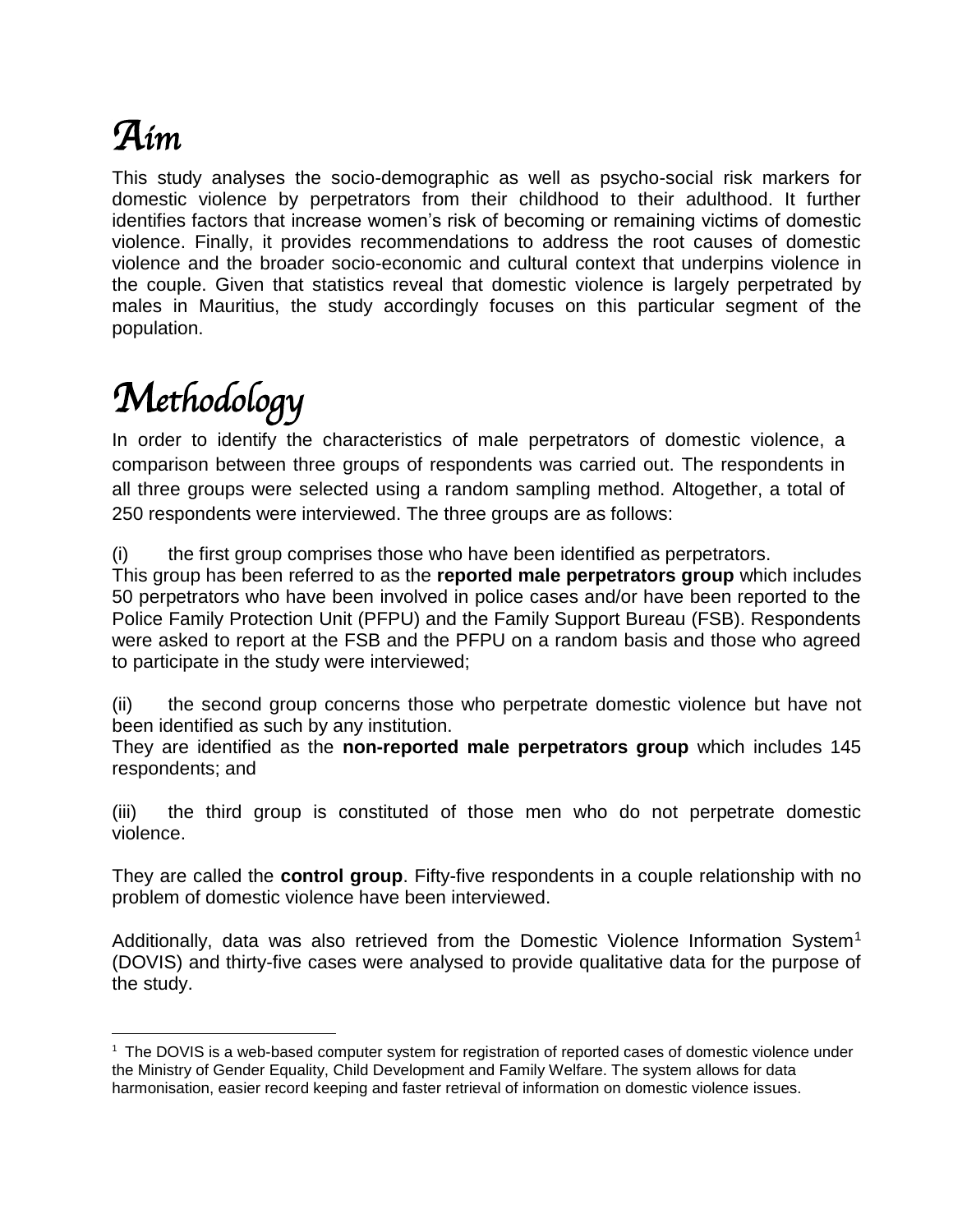# *General Findings*

- $\div$  Whilst looking at the evolution of a perpetrator from childhood to adulthood, it was found that there was no direct correlation between growing up in a violent household and the perpetration of domestic violence in later life.
- $\cdot$  The findings of the Study reveal that there is not one single profile of a perpetrator of domestic violence; rather there are numerous risk factors and situational triggers to domestic violence.
- The profile of a perpetrator of domestic violence includes, *inter alia,* being manipulative, jealous, emotional and having strong patriarchal values.
- $\cdot \cdot$  The various forms of violence reported by victims include:
	- physical violence, namely, kicking, slapping, hitting, burning, stabbing, threatening with an object likely to cause physical harm to the person;
	- sexual violence, namely, forced sexual relations accompanied by either physical violence or the threat of physical violence;
	- emotional and psychological violence, namely, systematically degrading the victim's self-worth through name-calling or demeaning comments, threats to harm or kill the victim or the victim's family;
	- controlling the sleeping habits and social relations of the victim; and
	- perpetrating economic violence, by controlling the victim's access to financial means.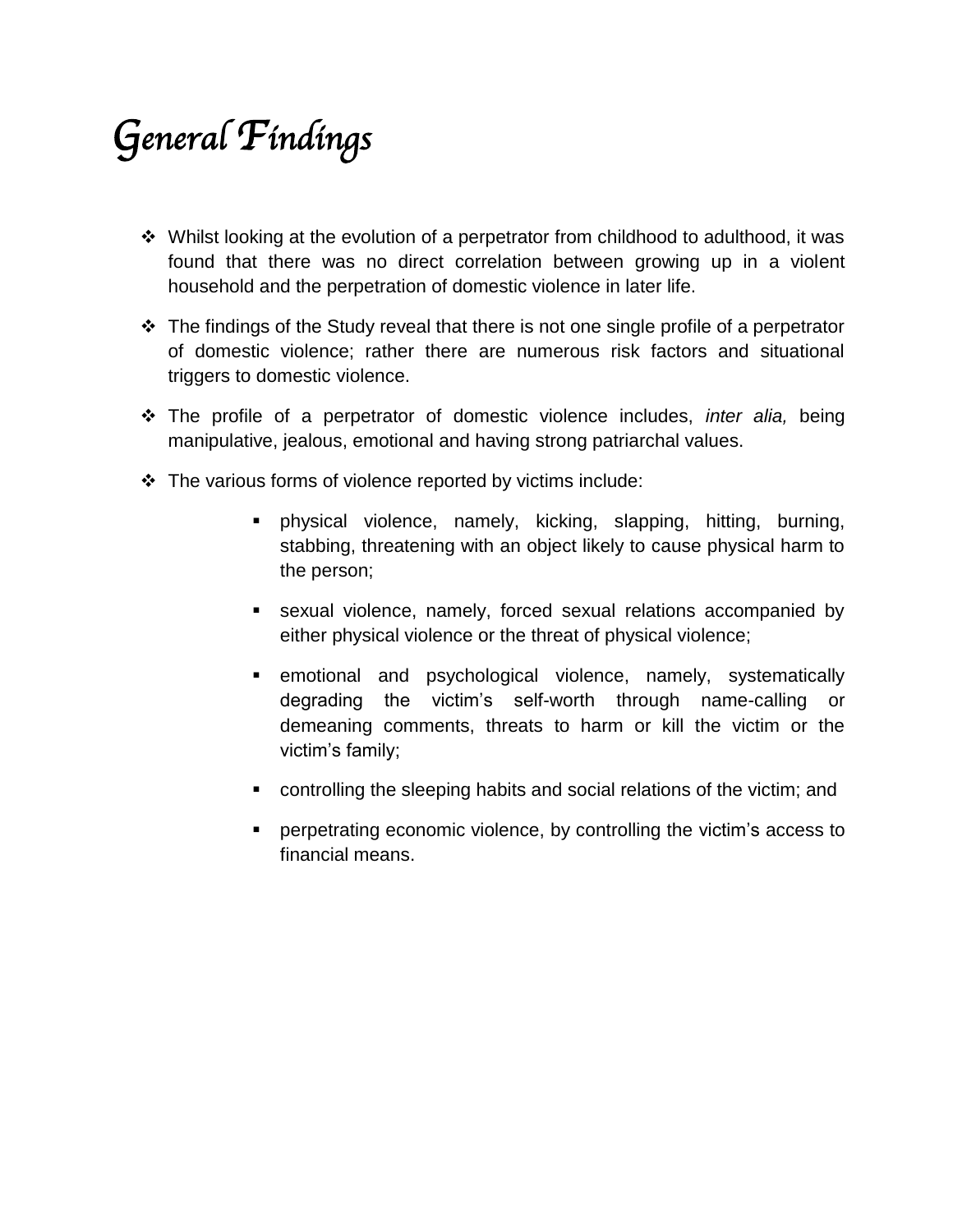## *General Recommendations*

- The Non-Governmental Organisation (NGO) sector and Social Workers should be encouraged to step-up their complementary role to Government in order to address the problem of domestic violence in Mauritius, in light of their ability to conduct targeted actions at grass-roots level. Similarly, NGOs and Social Workers interact with a wide variety of formal and informal groups which enable them to network and leverage their activities and resources.
	- o With an increasing importance being paid at the grass-root level in terms of mapping of those individuals and households that are potentially at risk of violence, it is recommended that NGOs and Social Workers form a network and work in a holistic and collaborative manner to provide assistance both to victims and perpetrators of domestic violence.
	- o Together with the collaboration of NGOs, aggressive sensitisation programmes should be organised throughout the island to address gendered social relations by targeting different groups of individuals (from youth groups in youth centres to members of socio-religious organisations to members in social welfare/community centres) who may be at risk of violence perpetration. Subsequently, there should be a mobilisation of Officers working at the community level, such as Youth Officers, Family Welfare and Protection Officers and Social Welfare Officers, amongst others.
- The existing legal framework of the Protection from Domestic Violence Act should be strengthened to prevent re-victimisation and redress any gaps pertaining to perpetuation of domestic violence.
- $\cdot$  In order to have a coordinated mechanism to collect data and quide policy making, it is recommended that a Research and Strategy Office be established to conduct research, gather relevant data and identify emerging issues related to domestic violence and gender based violence.
- $\div$  In light of the fact that, amongst other risk markers and triggers, there is also an underlying gendered power dynamics at play linked to perpetration of domestic violence, the gendered socialisation process needs to be addressed at the level of the family and at school level.
	- o Good parenting practices and role-modelling should be strengthened through the National Parental Empowerment Programme and *Ecole des Parents* at the level of the Ministry of Gender Equality, Child Development and Family Welfare;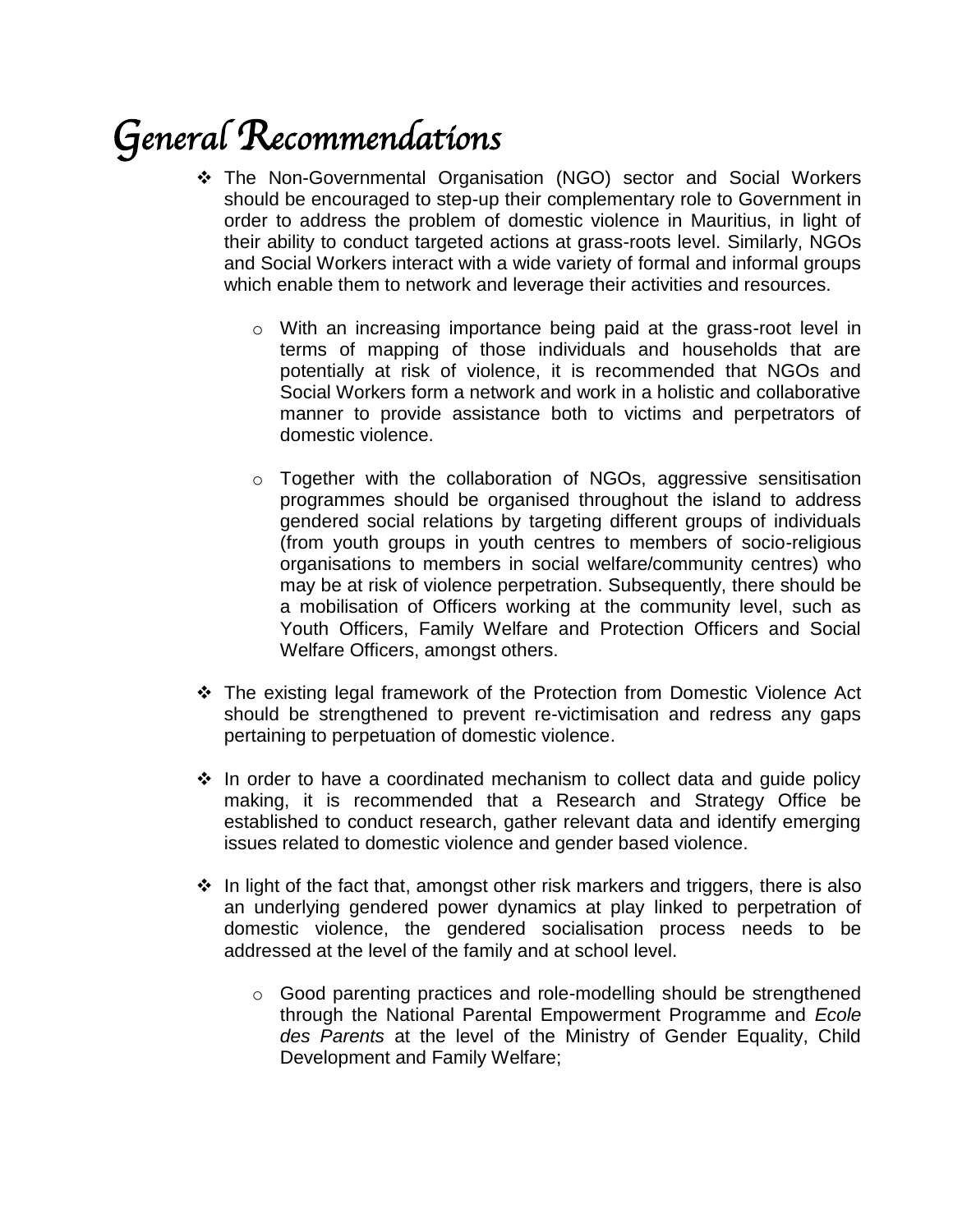- o The school curriculum should include programmes on strengthening the emotional intelligence of children to teach the latter how to redirect their frustrations without resorting to violence; and
- $\circ$  The school curriculum should be further inclusive of courses on moral and human values and principles of gender equality and human rights as from an early level.
- $\cdot \cdot$  The media remains a powerful partner in sensitisation of the public on the subject of domestic violence. Different media houses are called upon to play a critical role in terms of shaping public discourse around domestic violence and educating the public at large on the gendered socialisation process, gendered roles and norms.
- \* The Code of Advertising Practice and Code of Ethics of the Independent Broadcasting Authority should be made gender sensitive. Moreover, when designing advertisement/ publicity campaigns, care should be taken to avoid gender stereotyping.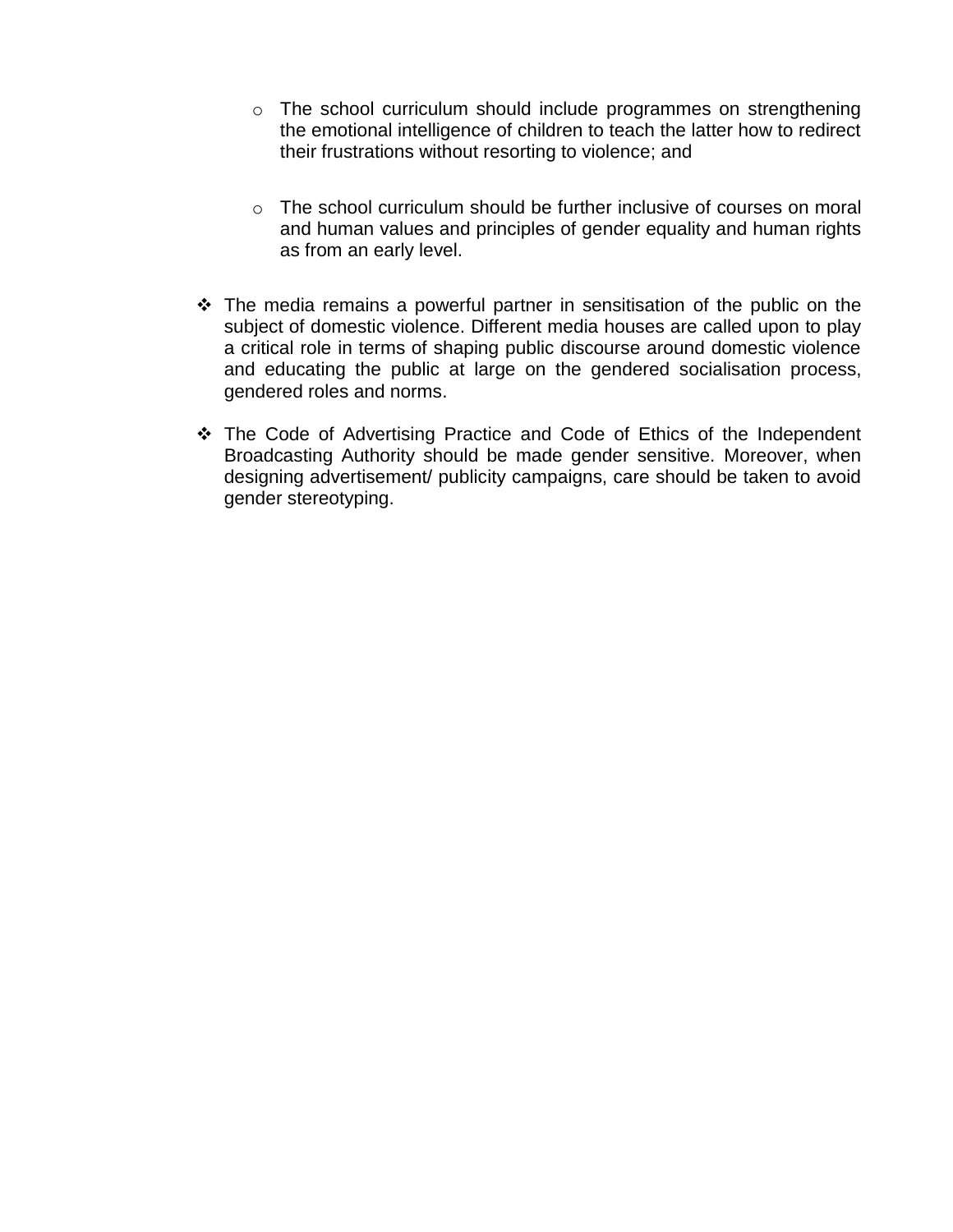### *Key Findings*

#### **FINDING 1- Marital Status**

**Marital status remains a risk marker for domestic violence perpetration. The study reveals that those victims living in an** *Union Libre* **remain at a higher risk of violence perpetration.**

#### **RECOMMENDATION 1**

In order to have a more targeted approach towards addressing this specific category of individuals, it is recommended that NGOs and community based organisations act as complementary partners to the Government entities.

Professional Social Workers working at the community level should become familiar with the demographics of the area they are working in. They should be aware of the different types of community resources available in those areas.

They may be called upon to identify victims living in an *Union Libre* and endeavour to give them priority when imparting counselling on "Couple Communication Skills". These counselling sessions may include door-to-door campaigns, as well as more in-depth sessions as advised by professionals.

#### **FINDING 2- Level of Education**

**Given that a person's level of education is often associated with earning ability and status in society, a man with a lower level of education may perceive his partner's higher educational achievement as a threat. The man feels threatened by the perceived superiority of his female partner, and resorts to domestic violence to regain control over her.**

Low level of education among both male perpetrators and victims of domestic violence is a risk marker of domestic violence. Similarly, a higher level of education among women as compared to their partner represents another risk marker of domestic violence.

The research has shown that key familial transitions such as the changing roles for the woman from that of being only a wife to career/ professional woman in paid employment, along with gaining a higher level of education creates a *rapport de force* in the marital relationship.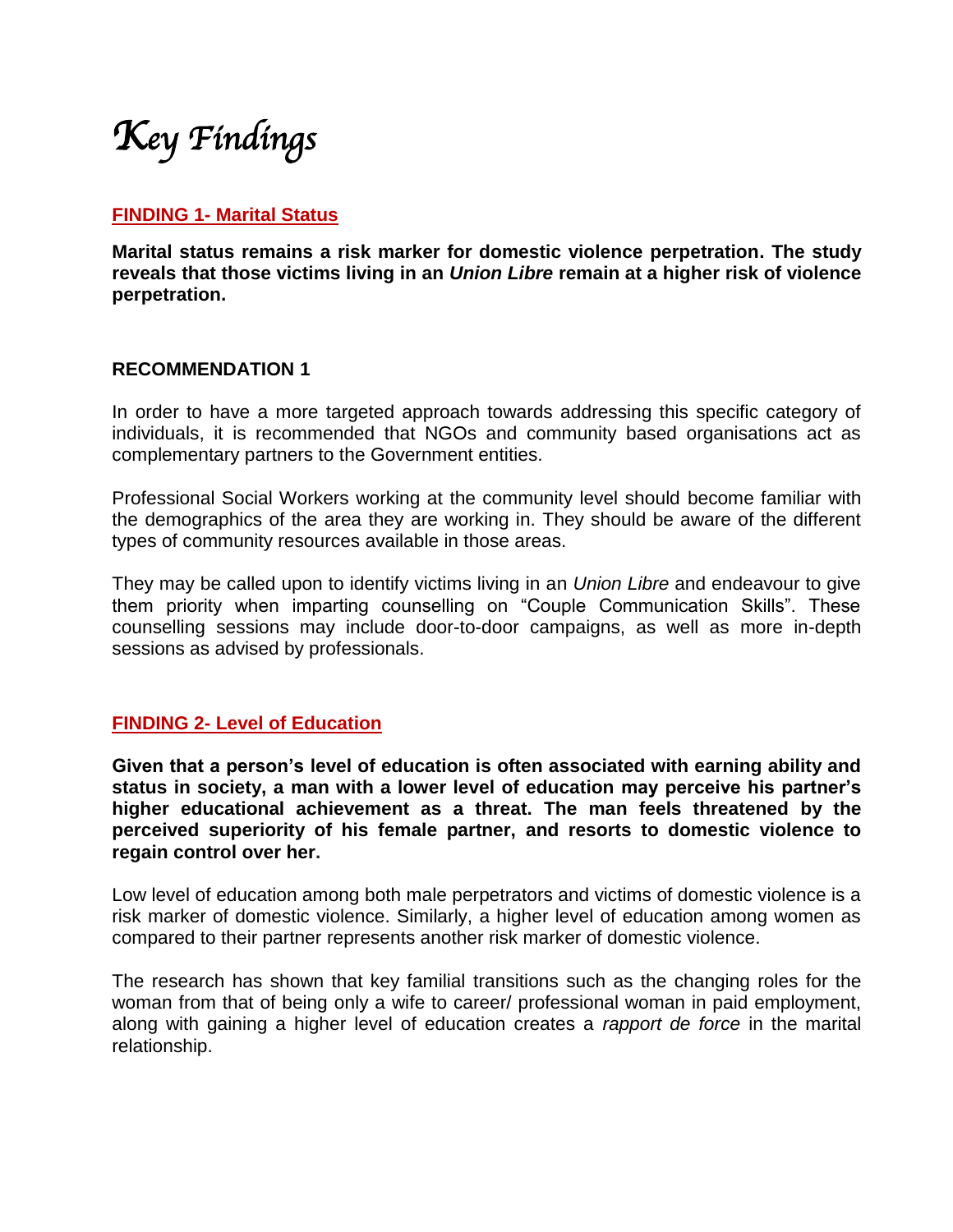The greater participation of married women with dependent children in the paid labour force impacts negatively on the expectations of married life by the partner, and further impacts on the gendered roles of women and men in relation to their family responsibilities.

Furthermore, work practices that are not "family friendly" may reduce the space for couples to resolve differences and have a strong impact upon the well-being of marital relationships.

#### **RECOMMENDATION 2**

To address stress-factors threatening harmonious couple relationships, it is being recommended that Couple Communication (CC) skills-based training programmes for married couples be organised by the Ministry of Gender Equality, Child Development and Family Welfare (MGECDFW), and complemented by relevant sectoral NGOs.

Concurrently, in a bid to yield the expected results, it is recommended that the existing Pre-Marital Counselling and Marriage Enrichment Programmes offered by the MGECDFW be evaluated periodically and reorganised at community level in an appropriate venue.

There is also the need to address the patriarchal values and unequal gendered power dynamics in the household through aggressive and sustained awareness campaigns targeting women and men at the community levels, in the workforce and all levels of society in a bid to address the gendered socialisation process, gendered norms and roles.

Policies which call for a work-life balance should be encouraged in the workplace with a view to encourage family friendly time.

#### **FINDING 3- Employment Status**

**Domestic violence cuts across all socio-economic levels, ethnic groups and communities.** 

**The findings of this study indicate that men who experience unemployment are at greater risk of Domestic Violence perpetration. The paid employment of a female intimate partner may be threatening for some men, especially those who are unemployed. Abusive partners may perceive a loss of status and power and use violence or coercion to regain control.**

More than 50% of reported perpetrators of domestic violence and non-reported perpetrators of domestic violence do not have a permanent job. The level of unemployment for the perpetrator is highest among the reported perpetrators of domestic violence group.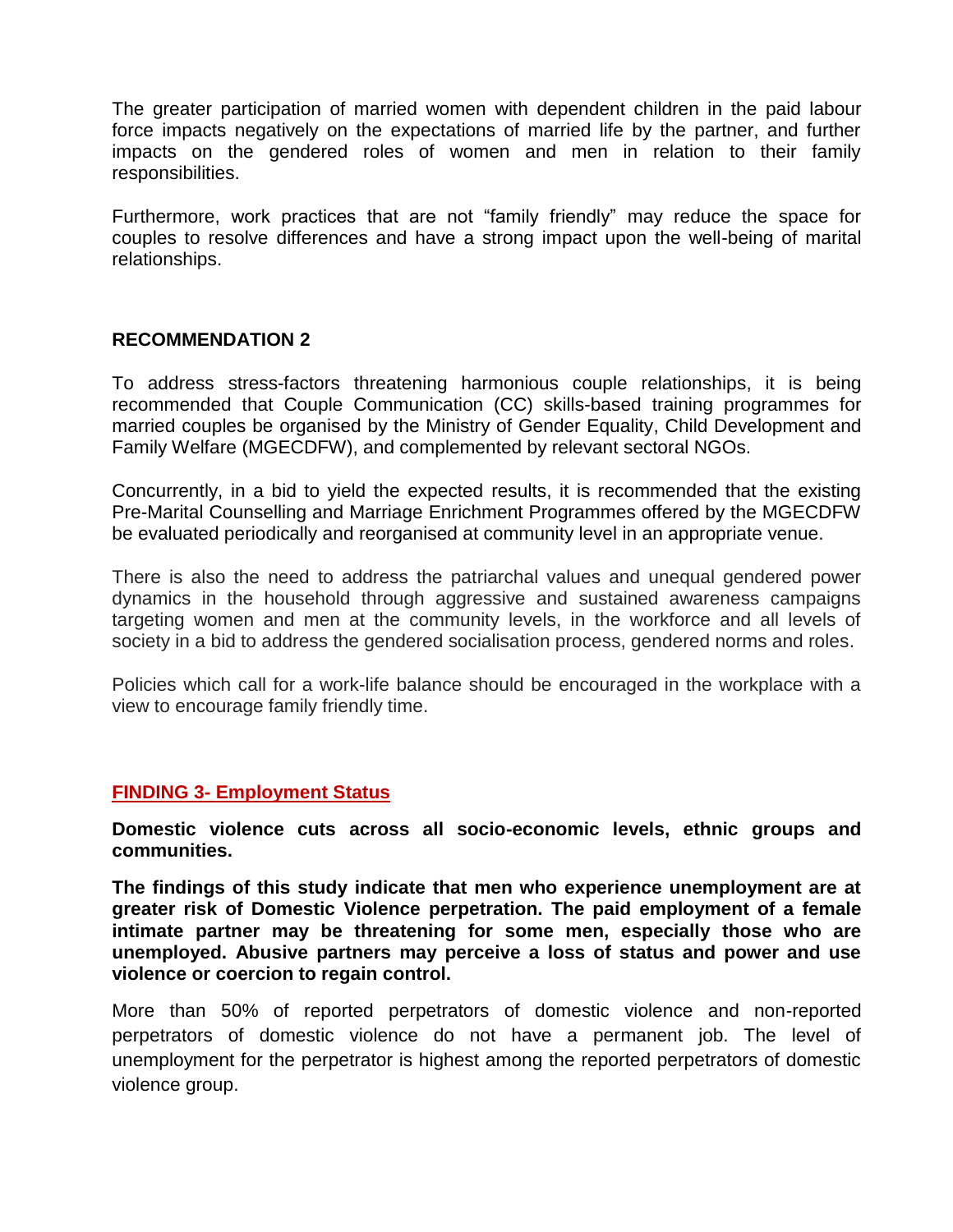Unemployment is a risk marker of domestic violence as a very high percentage of perpetrators does not have a permanent job.

#### **RECOMMENDATION 3**

Economic justice and gender equality should be pursued as a strategy to reduce violence against women. The Social Integration and Empowerment Act (2016)<sup>2</sup> should be gender mainstreamed. While setting up empowerment programmes for the implementation of the Act, family counselling sessions should be conducted to educate both husband and wife on what the concept of gender equality entails so as to ensure that women empowerment does not result in frustration among men.

The Marshall Plan aiming to eradicate poverty and social exclusion in Mauritius should be implemented in a phase-wise manner, with costed short, medium and long term outputs and outcomes. The Social Register Mechanism would be the most appropriate means of identifying families concerned.

The Citizen Support Unit which operates a Citizen's Support Portal, set up at the Prime Minister's Office, can be used to do a mapping of social problems to identify areas which require special support. Together with the Citizen Advice Bureaux, think tanks can be set up with professional social workers and other relevant stakeholders in these areas to establish an action plan for immediate implementation with a view to strengthening vulnerable families.

Increasing the number of women and children shelters in a decentralised manner across the island would provide a solution for women who are ready to leave the abusive relationship. NGOs may explore the possibility of tapping into the Corporate Social Responsibility (CSR) Foundation to fund the setting up of these shelters.

#### **FINDING 4- Number of Hours Worked**

**Work-family conflict results when there are incompatible demands between the work and family roles. Work-family conflict is more prevalent among male perpetrators.**

In the case of reported perpetrators who were employed, it was revealed that 55% of perpetrators worked more than 8 hours a day.

The long number of hours worked is thus a strong marker for domestic violence perpetration.

 $\overline{\phantom{a}}$ 

<sup>2</sup> Proclamation No. 59 of 2016, with effect from 15 December 2016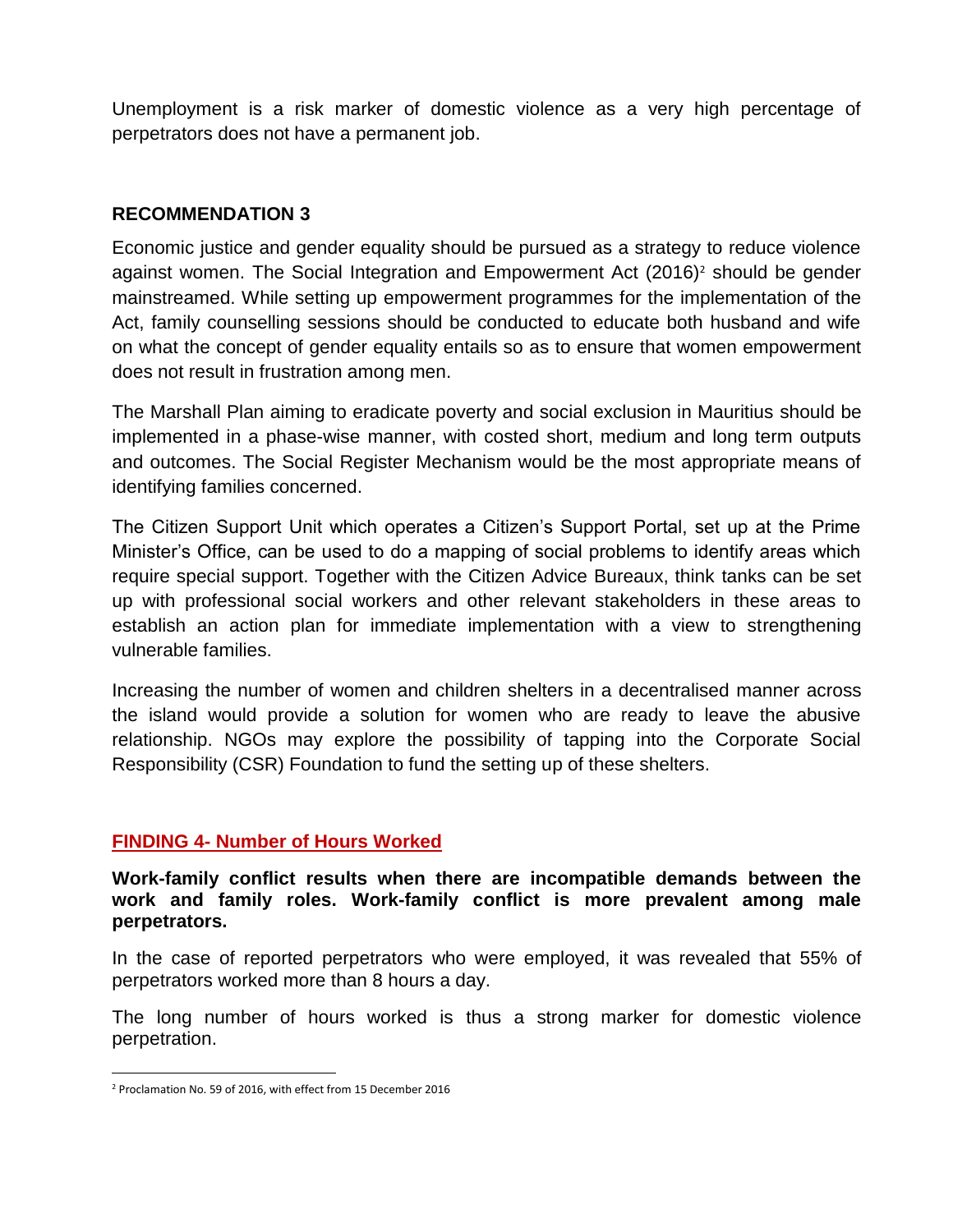#### **RECOMMENDATION 4**

A balanced life-style should be promoted. A number of recreational and leisure activities should be organised at the community level. These activities should be accessible to all Mauritian families. Both the public sector and the private sector should consider the welfare of families and promote activities to implement family-friendly workplace policies to assist employees to have a better work/family balance.

The activities by Social Welfare Centres, Youth Centres and Women Empowerment Centres should be revamped to maximize on the use of existing infrastructure.

#### **FINDING 5- Sharing of Household Chores**

**It is revealed that if male partners play an active and equal role in the household, in terms of sharing of household duties, this relieves the burden of care on the female partners. In such households, violence is less likely to take place.**

A high percentage of non-reported and reported perpetrators of domestic violence (33%) do not participate at all in household chores both during week days and weekends.

On the other hand, in the control group, 90% of men spend time on household chores and the pattern of time spent on household chores is similar both on week days and during weekends.

Stereotyped gender roles, unequal power relations and patriarchal bias within the relationship are risk markers of domestic violence as they correlate highly with the perpetration of violence.

#### **RECOMMENDATION 5**

Breaking through gendered stereotypes and gendered socialisation processes should start at an early age, within the family setting, and thereafter at school. The Ministry of Education and Human Resources, Tertiary Education and Scientific Research (MEHRTESR) will be called upon to mainstream gender in the school curriculum.

Men's active support for gender equality through a variety of forms should be promoted in our society namely by advocacy, sensitisation campaigns and educational programmes for young men.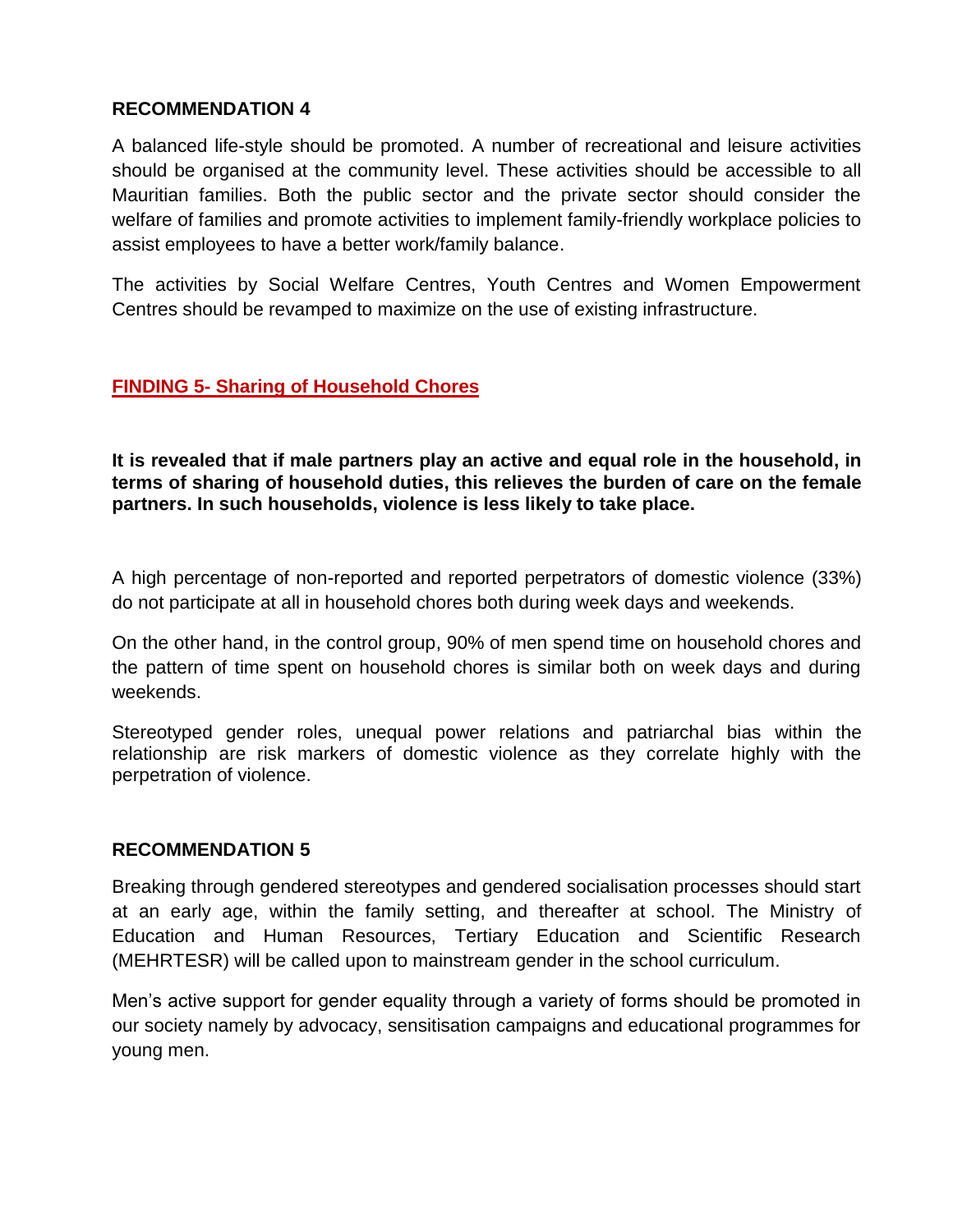The Ministry of Gender Equality, Child Development and Family Welfare (MGECDFW) together with NGOs working on gender equality in the Mauritian society, must actively promote the 'Men as Partners' project and strengthen the advocacy towards the "He for She campaign" launched by UN Women.

#### **FINDING 6- Personality Traits and Mental Health Issues**

**Perpetrators of domestic violence tend to report a higher level of emotional problems, anxiety, depression, low self-esteem, aggressiveness and sleeping problems.**

A perpetrator typically holds strong patriarchal values, is jealous, manipulative, inconsistent, and inflicts pain. Moreover, intimidating others is a normal behaviour for the perpetrator. Most perpetrators do not attend counselling sessions.

There is a strong correlation between poor mental health status and being a perpetrator of domestic violence.

Mental health issues remain a risk marker of domestic violence.

#### **RECOMMENDATION 6**

NGOs and Social Workers are called upon to identify individuals with mental health issues within the area that they operate in for a more targeted approach. In order to enable them to do so, they should be provided continuous training and capacity building. The field of social work should be professionalised, with NGOs and Government social workers pooling their efforts and resources to operate as a network, and to create synergy, increase efficiency and effectiveness.

In line with the recommendation of the World Health Organisation (WHO) for effective mental health policy, psychiatrists and psychologists must be posted in each regional hospital. Community physicians must be trained on mental health diagnosis and case management.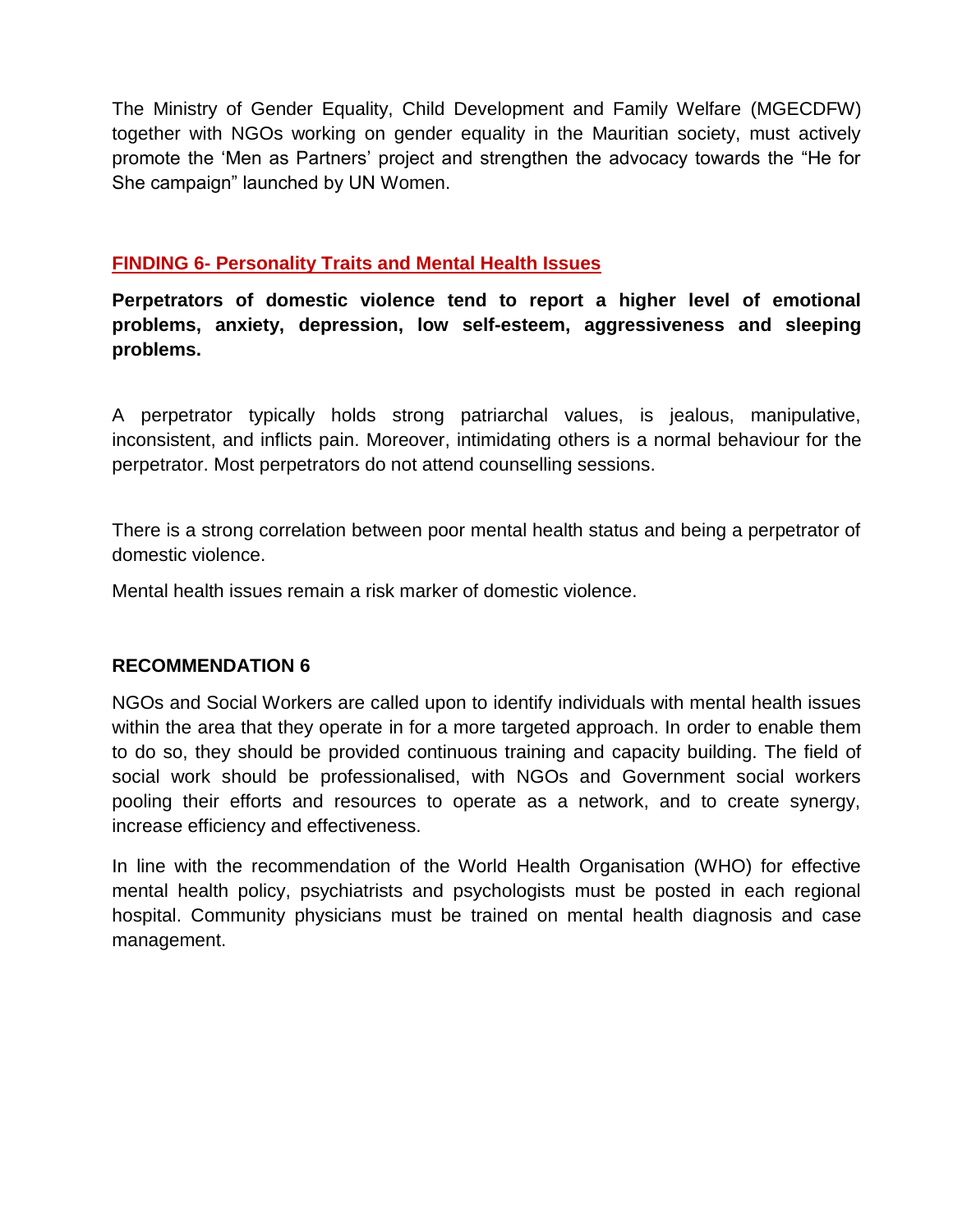#### **FINDING 7- Types of Domestic Violence**

**Distinguishing among the triggers and types of domestic violence, for example, between situational couple violence, or coercive control violence, ultimately helps in designing appropriate rehabilitation programmes for the perpetrators.** 

Situational couple violence (SCV) is usually due to poor communication skills, impulsivity and high levels of anger. SCV is most often used by non-reported perpetrators of domestic violence. The violence is episodic but not ongoing. It is found that SCV is more prevalent in families from a lower socio-economic status.

Substance and alcohol misuse are also factors that lead to escalation of SCV.

Coercive control is almost inexistent among the control group.

Coercive control is the type of domestic violence most often used by reported perpetrators of domestic violence. Male perpetrators are manipulative, aim to get what they want by any means so as to take complete control over their partner.

#### **RECOMMENDATION 7**

In Family Support Bureaux (FSBs), Health Care Professionals should be able to differentiate between the several types of domestic violence with a view to designing targeted rehabilitation programmes for each type of perpetrators of domestic violence.

In order to address situational couple violence, relationship enhancement therapy may be used; whilst Moral Reconation Therapy may be used in the case of coercive control violence.

The role of Social Workers and NGOs remains crucial to map out a profile of high risk areas. Psychologists and Psychiatrists may hold Counselling sessions using these abovementioned techniques in Community Health Centres/ Area Health Centres/ FSBs for rehabilitation of perpetrators.

#### **FINDING 8- Main Causes of Domestic Violence**

**The perpetration of domestic violence is multi-causal and cannot be accounted by only one factor.**

The study shows that 53.5% of non-reported perpetrators and 44.9% of the reported perpetrators see financial problems as one of their main causes of domestic violence.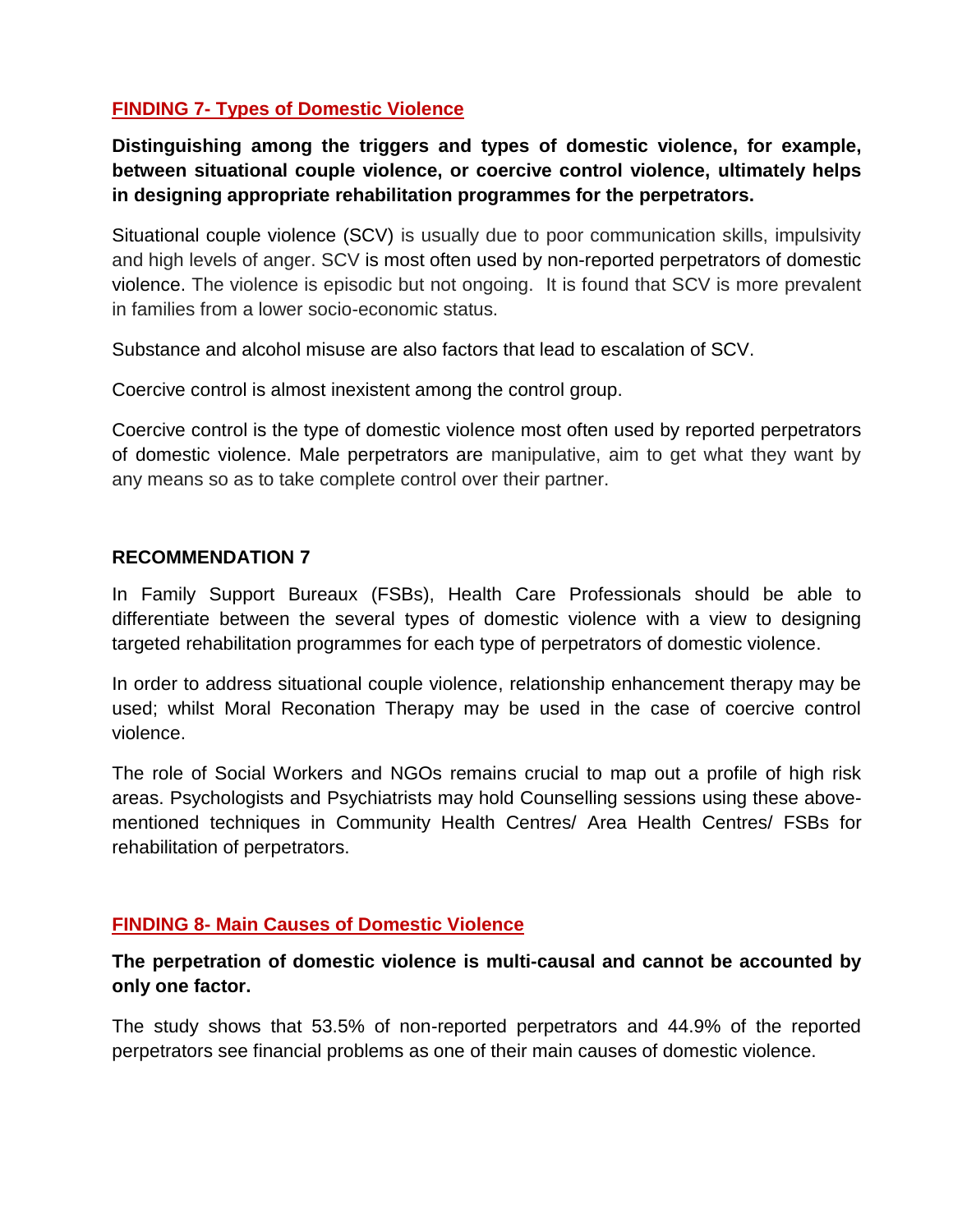Other causes which are considered as the major triggers of situational violence by both non-reported and reported perpetrators as compared to the control group include:

- o mobile phone calls/ social media;
- o alcohol and substance misuse;
- o extramarital affairs; and
- o past abusive experience.

#### **RECOMMENDATION 8**

Given that the dynamics of domestic violence operate differently in each case, no cause and effect relationship can be established. Therefore, Officers dealing with cases of domestic violence should be further trained on the type of questioning of victims and perpetrators depending on individual circumstances, as well as on the identification of gender-based violence issues. A monitoring and evaluation mechanism should be set up to monitor progress of perpetrators towards rehabilitation.

The Ministry of Gender Equality, Child Development and Family Welfare and relevant stakeholders should provide Intervention Programmes to perpetrators as a comprehensive approach to rehabilitate them and bring behavioural change and attitude.

Presently in Mauritius, the Protection from Domestic Violence Act (PDVA) provides under *Section 3* that "the Court may, subject to the consent of both parties, order the parties to attend counselling sessions organised by the Ministry" of Gender Equality, Child Development and Family Welfare. It is recommended that the PDVA be amended to make provision for mandatory counselling for perpetrators.

In addition to mandatory counselling, it is further recommended that the PDVA be also reviewed to strengthen the protection given to victims of domestic violence to prevent the risk of re-victimisation.

When setting up programmes to assist victims of domestic violence, the Ministry of Gender Equality, Child Development and Family Welfare should also consider the cultural barriers that prevent victims of domestic violence from leaving abusive relationships.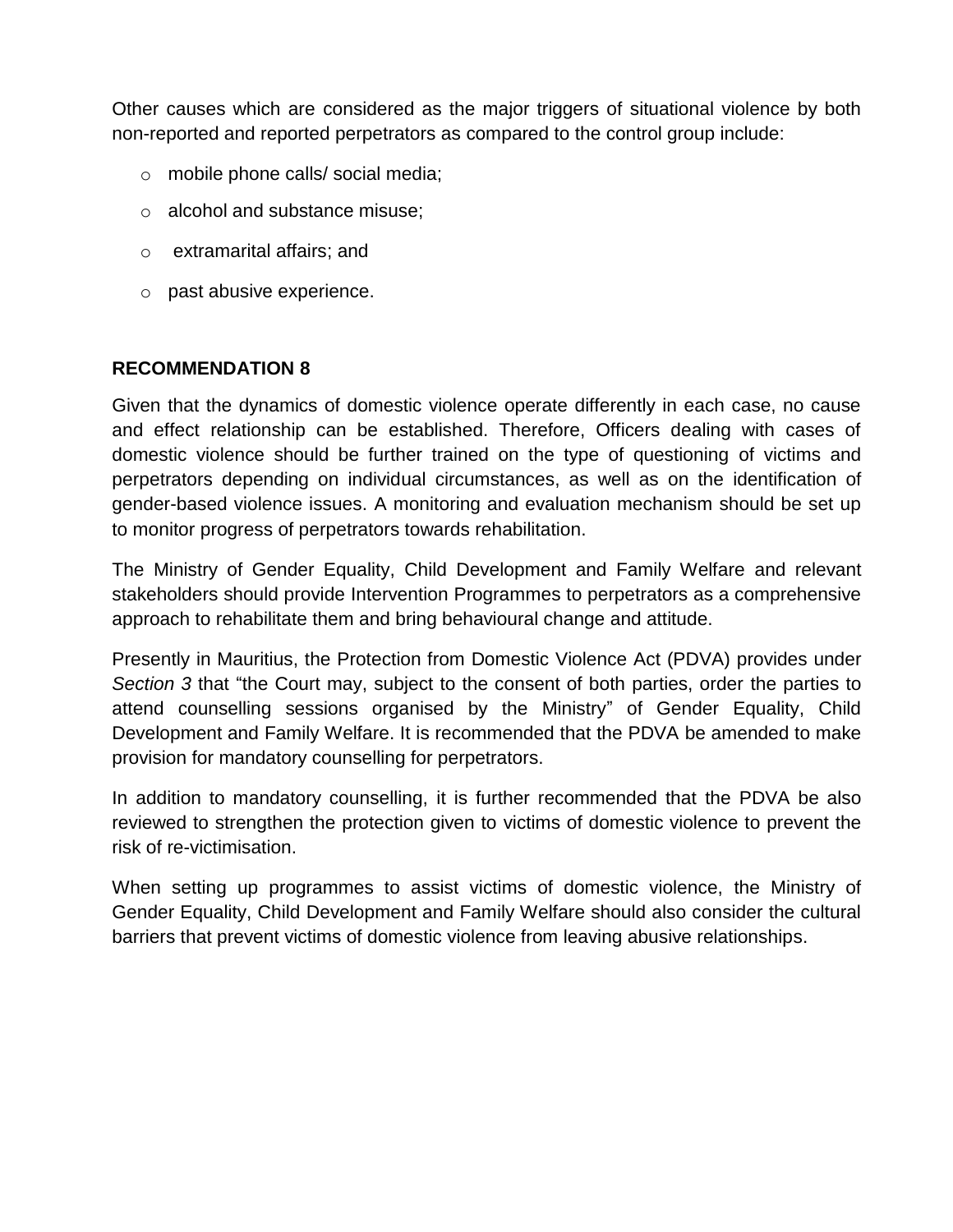#### **FINDING 9- Type of violence perpetrated**

**Male abusers are more dependent on their partners in comparison to men who are not violent. A higher level of dependence may generate attachment anxieties which is manifested through higher levels of intimate jealousy leading to increased perpetration of domestic violence and more severe cases of perpetration of intimate aggression.**

For three types of violence (Verbal Abuse; Violent Jealousy and Violent Control), the level of occurrence of violence is higher for the non-reported perpetrators of DV and highest for the reported perpetrators of DV as compared to the control group.

An analysis of cases of the three types of violence shows that the reported perpetrators group tend to be almost three times more violent than the control group.

A trigger of domestic violence in everyday life interaction is attributable to excessive emotional dependency which is likely to result in feelings of possessiveness.

#### **RECOMMENDATION 9**

Violent coercive control which is perpetrated through excessive emotional control of the partner should be addressed through Moral Reconation Therapy (MRT). Capacity building programmes in MRT should be provided to Family Welfare Officers and Prison Welfare Officers to improve the quality of services offered to perpetrators of domestic violence, including those who are in custody in prisons.

#### **FINDING 10- Level of Morality**

**Moral and immoral behaviour refer to a wide range of behaviour that are judged according to generally accepted moral norms that are established by human groups. Violence in any form violates the norms and is therefore labeled immoral. Moral identity works as a self-regulatory mechanism that motivates moral action and is driven by the need for consistency.**

All three groups tend to show relatively the same level of agreement concerning what is moral and legal. This indicates that the values of what is moral and what is legal is shared by all members of Mauritian society irrespective of whether one is a perpetrator or not of domestic violence.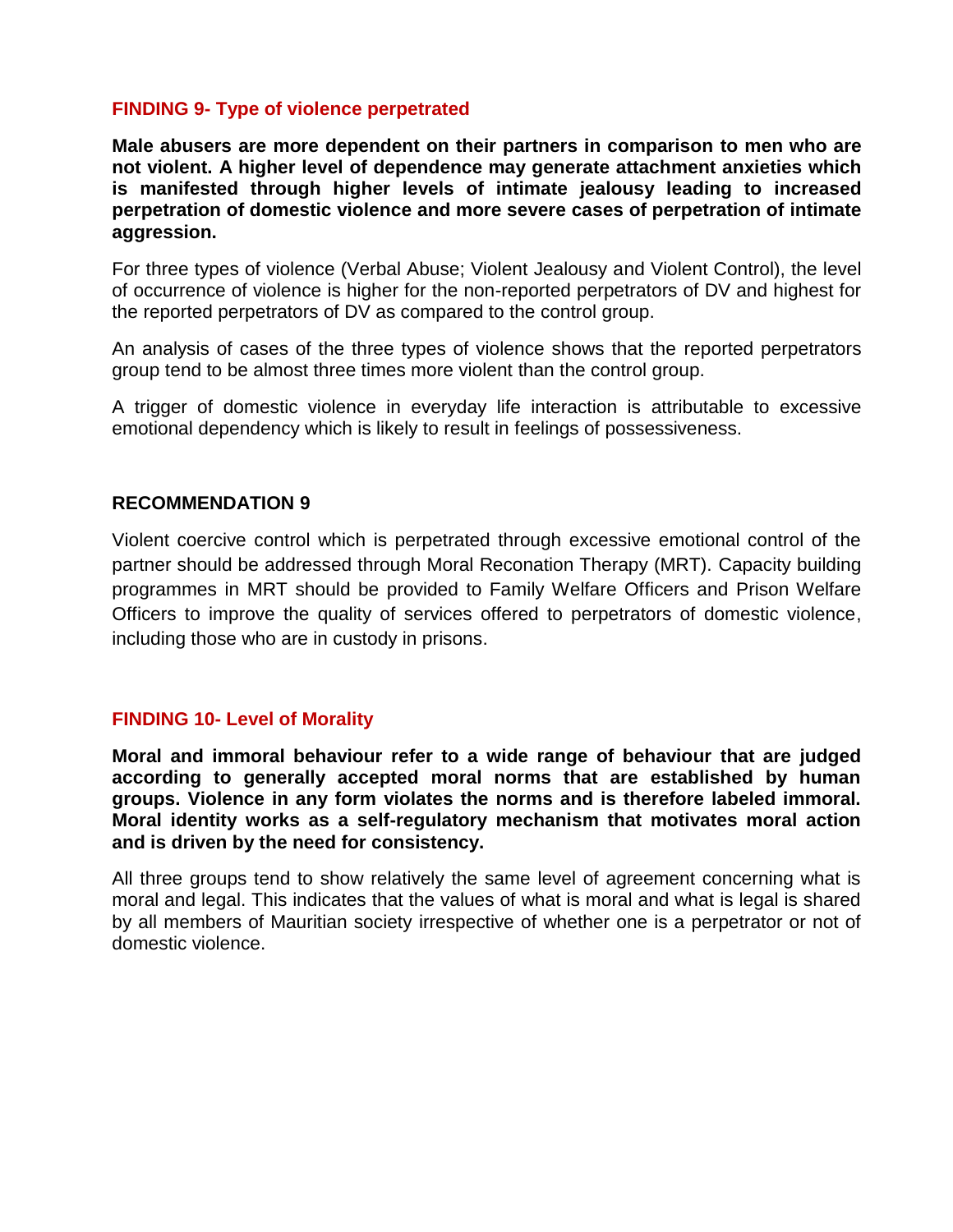#### **RECOMMENDATION 10**

In the implementation of Perpetrator Intervention Programmes, the level of morality displayed among perpetrators should be considered as an entry point to rehabilitate the latter to show respect to their partners in their everyday life.

Sustaining classes on moral and human values, as well as civic education and human rights education should be considered at the school level, as well as youth groups, social workers in social welfare centres and women centres amongst others.

#### **FINDING 11- Feelings of victims of Domestic Violence**

A significant number of women prefer to stay in an abusive relationship as they fear severe retaliation due to poor enforcement of the legislation. Although they suffer from depression, terror, and moral and physical exhaustion, they prefer to remain with the perpetrator.

Poverty is a significant barrier which prevents women who are in an abusive relationship from leaving this relationship, as they may be economically dependent on the perpetrator.

#### **RECOMMENDATION 11**

The number of shelters should be increased to provide additional transitional housing facilities, pending the psychological rehabilitation of victims. Economic empowerment programmes should also be established at the level of these shelters to enable victims to become financially independent.